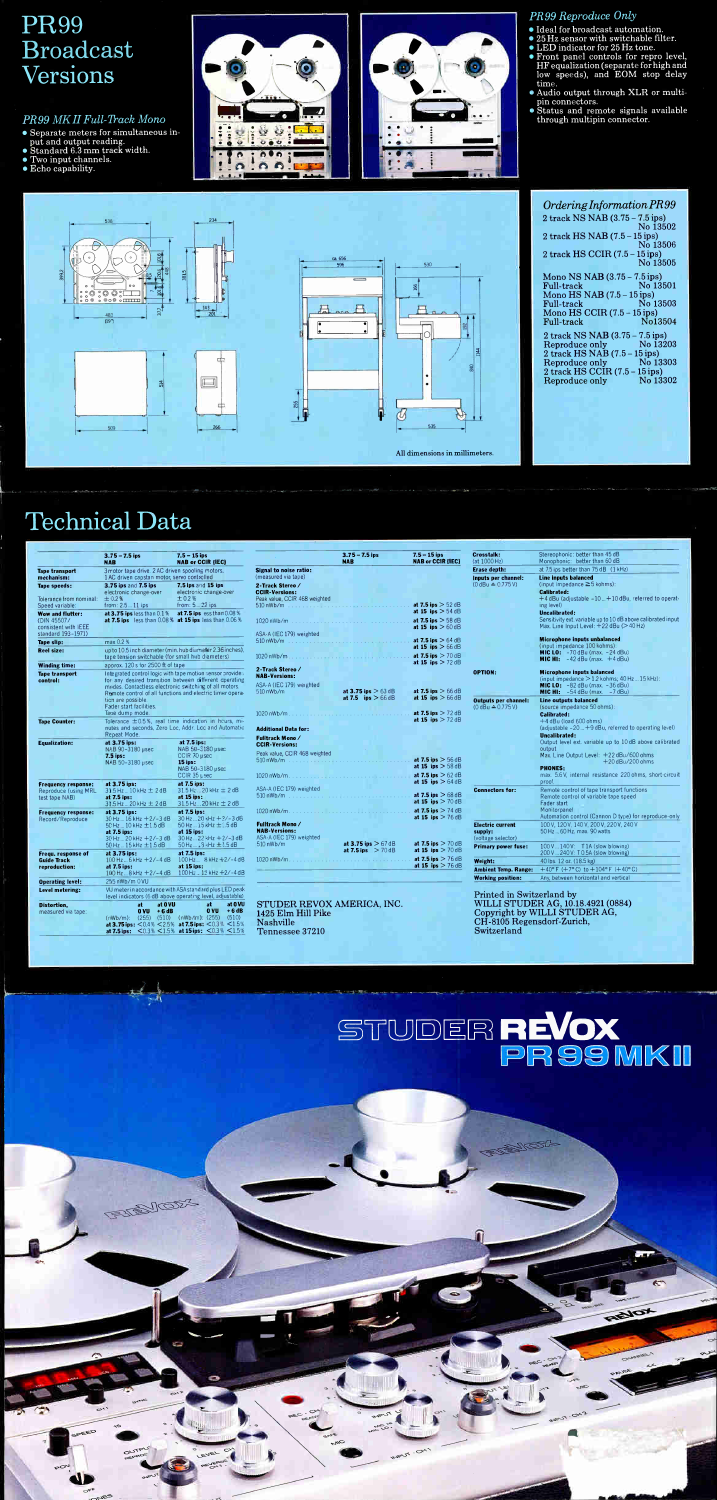## The Choice for Cost-Effective Performance

The RE VOX PR99 MK II is a versatile, compact, and fully professional audio recorder. It offers a long list of operating features for production flexibility, yet it in no way compromises a commitment to engineering excellence which has made STUDER RE VOX the world's most respected name in audio recording.

PR99 MK II is a practical alternative to more expensive machines in a variety of applications.

Broadcast: On-air studio playback, production, OB vans, portable remotes, and automation systems. Standard and Reproduce-Only versions.

Industrial, AV: Wide range of options and multiple input/output modes provide exceptional flexibility.

Recording Studio: Ideal for dubbing, slap echo, and other general uses. An excellent mastering deck for small 4 and 8-track studios.

Remote Recording: An ideal lightweight package. Transport case, monitor panel, and balanced mic inputs available.

Educational Institutions: An excellent choice when ruggedness, dependability, and ease of servicing are important.

Designed in Switzerland and manufactured in West Germany, the PR99 MK II draws on the same engineering experience and technology that have made  ${\tt S1UD-}$ ER recorders the world standard for excellence. No matter what your application, a PR99 MK II will provide a level of performance you'd expect only from a higherpriced recorder.

## The Choice for Operating Features

The PR99 MK II incorporates all the features required for most professional applications. For special needs, a wide variety of options are available. Now equipped with

- 9 Selector switch for high and low  $\lim_{n \to \infty} 13$ pedance microphone, line input, off (input short), and track transfer. Multiple production possibilities when used in conjunction with Self-Sync feature [18].
- 10 Calibrated input levels. In the cali- 14 brated mode, inputs are set to an internally adjustable level. In the uncalibrated mode, an extra 10 dB of gain 15 is available through the front panel control. 10 1
- 11 Microphone inputs, switchable for high or low impedance. Balanced XLR inputs available as option.
- 12 Output selector for switching output 17 to mono, stereo, reverse, channel  ${\bf l}$  or channel 2.
- Connections for faderstart, remote control (serial and parallel), external vari-speed, and monitor panel.
- Balanced and floating inputs and  $\overline{2}$ outputs.
- Sound heads mounted above flat fa- $\boldsymbol{3}$ ceplate for easy editing.
- Tape cutter and splicing block.  $\boldsymbol{\Lambda}$
- 5 TAPE DUMP button for waste basket mode (right take-up motor off). 6
- ASA Standard VU meters with LED peak indicators (thresholds individually adjustable).
- 7 READY/SAFE switch protects against accidental erasures. Status indicator readily visible.
- 8 Full logic transport control with contactless motion sensing. Tapes protected from damage due to operator errors.

 $, -4$ 

Ease of servicing is important to professionals, and that's why we designed the PR99 MK II with modular electronics. Easy access to all PC cards is provided, and the trimpots for audio set-up are clearly labelled and logically ordered. Treble EQ adjustments for playback are now provided for each speed and each channel.

The specifications of the PR99 MK II speak for themselves. Input amplifiers allow a minimum overload margin of



## The Sound Heads

Record and playback heads for the PR99 MK II, made in our own factory, are machined to the same tolerance as the heads we make for our STUDER multi-track recorders. The cutaway diagram shows the construction details of a PR99 MK II 2-track head and a STUD-ER A80 16-track head.



Zero Locate, Address Locate and Vari-Speed, the PR99 MK II provides audio production possibilities unknown in its price range just a few years ago.

## The Electronics

### Vari-speed control (No 34237)

- Transformer isolated
- Input impedance: >1.2 kohms, 40 Hz ... 15 kHz
- Mic lo position:  $-82$  dBu (max.  $-36$  dBu)
- Mic hi position:  $-54$  dBu (max.  $-7$  dBu)
- Calibrated output levels. In the calibrated mode, line output is internally adjustable in reference to operating level. In uncalibrated mode, an additional 10 dB of gain may be added with front panel control.
- Adjustable headphone output. (Headphone level remains variable in calibrated output mode.)
- rack mount hange and metal cage
- standard. Tape speed options: 3 3/4 7 1/2  $(NAB)$  or  $71/2 - 15$  (NAB or CCIR). Modification for 15/16 - 1 7/8 - 3 3/4 on request.
- Edit mode switch defeats tape lifters and latching function of fast wind buttons. Permits quick location of audio cues.
- 18 Two-way self-sync allows sync monitoring off record head while recording on other channel.
- 19 Real-time counter with resolution to the exact second. Zero Locate, Address Locate, and Repeat (loop) function.
- 20 Universal power supply for connection to line current anywhere in the world.
- 21 Variable speed control with  $\pm 7$  halftone range.

- 1. The core shell is machined to extreme dimensional accuracy for uniform track-to-track response.
- 2. The non-magnetic gap of the playback head is  $2\,\mathrm{\upmu m}$  wide,  $20$  times thinner than the average human hair.
- 3. Core laminations are made from a high permeability magnetic material to minimize conversion losses. This contributes to the PR99 MK II's remarkably low noise and distortion. Long pole pieces keep the frequency response flat down to the 30 Hz region. Also, the wear characteristics of the shell and core are closely matched to extend head life.

40 dB. Active, linear output stages in the record amplifiers deliver up to 22 dB of headroom. At 0 VU the PR99 MK II has exceptionally low distortion, with plenty of "breathing room" left beyond this point.

For click-free initiation of record, the PR99 MKII has controlled turn-on of the bias oscillator. Also, all inputs and outputs are muted when power is turned on or off.

At STUDER RE VOX, we've been designing and building magnetic heads for audio recorders since 1949. This experience can be audible. In some demanding situations, the quality of our heads could spell the difference between a good recording and a superb recording.

. "NM" and the second control of the second control of the second control of the second control of the second control of the second control of the second control of the second control of the second control of the second co



## Counter, Address and Zero Locate

A microprocessor controlled real time counter gives elapsed tape time in hours, minutes, and seconds from -9.59.59 to 29.59.59. Counter error is less than 0.5%, and the microprocessor automatically recomputes the time displayed on the LED counter when you change tape speeds.

Pressing the Z-LOC (Zero Locate) button fast winds to the zero counter reading. Pressing A-LOC (Address Locate) fast winds to a tape time programmed into memory. This address may be entered from the keyboard or transferred from a counter reading. Programming of

## The Solid Choice for Flexible Options

### All -steel console

(Console No 34503/cabinet for console No 34504/reel shelf No 34505)

- Rigid welded steel frame
- Steel inside cabinet panels for extra durability
- Operating angle of 30°, 45°, or horizontal
- Tilt can be changed in seconds without tools
- Locking casters
- Utility shelf (optional)
- Quick access to alignment controls through front panel
- Space for monitor panel

## Rugged transportation case (No 34502)

- Welded steel interior side panels
- Snap-on front faceplate cover
- Heavy-duty, spring-loaded handles
- Quick access to all alignment controls
- Adapts to fit console frame Space for monitor panel











All circuit components in the PR99 MK II were selected for long-term reliability. This assures consistent performance for years to come.

Address Locate is possible while tape is in motion ("on the fly").

When counter is reset to zero (RESET), the tape location in Address Locate memory is automatically recomputed to the corresponding new value.

Pressing the Repeat (RPT) button initiates a loop mode: tape fast winds to the lower memory position (zero or negative address), plays to the higher position, rewinds, and continues in this cycle until a new command is given.

### Compact monitor panel (No 34506 for mono machine' No 34507 for

- stereo machine) Mounts in console, case, or standard 19" rack
- Installation with two screws and one 7-prong DIN plug
- Power amplifier, volume control and 6" oval speaker
- Track selector switch

- Coarse adjustment ± 7 half-tones
- Fine adjustment  $\pm 1$  half-tone
- 6 ft. cable

### Remote control (No 34227)

- All PR99 transport functions plus repeat
- Locking pause button
- Selector switch for timer operation
- 32 ft. cable

### Balanced microphone inputs (No 77001)

## DIN pancake platter (No 34501)

- Flat metal flange for work with selfsupporting tape stacks on Europeantype hubs.
- Flange is 26.5 cm (10.5 in) in diameter.

AEG hub adapter (No 45018)

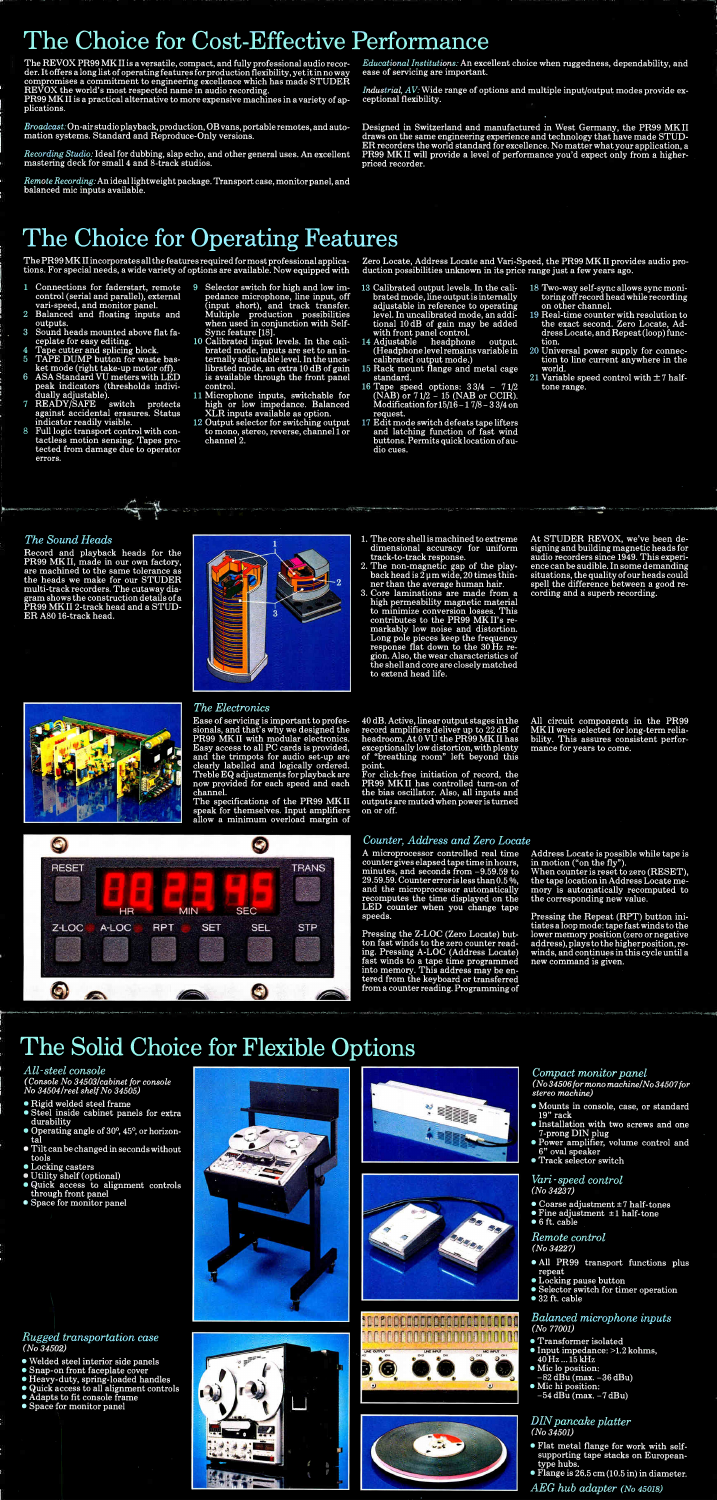## The Solid Choice for Precision Manufacturing and Stringent Quality Control

"Every time you look inside a RE VOX or a STUDER product, you know that it was made here, by my company. It's almost as if it carries my signature.'





Dr.h.c. Willi Studer